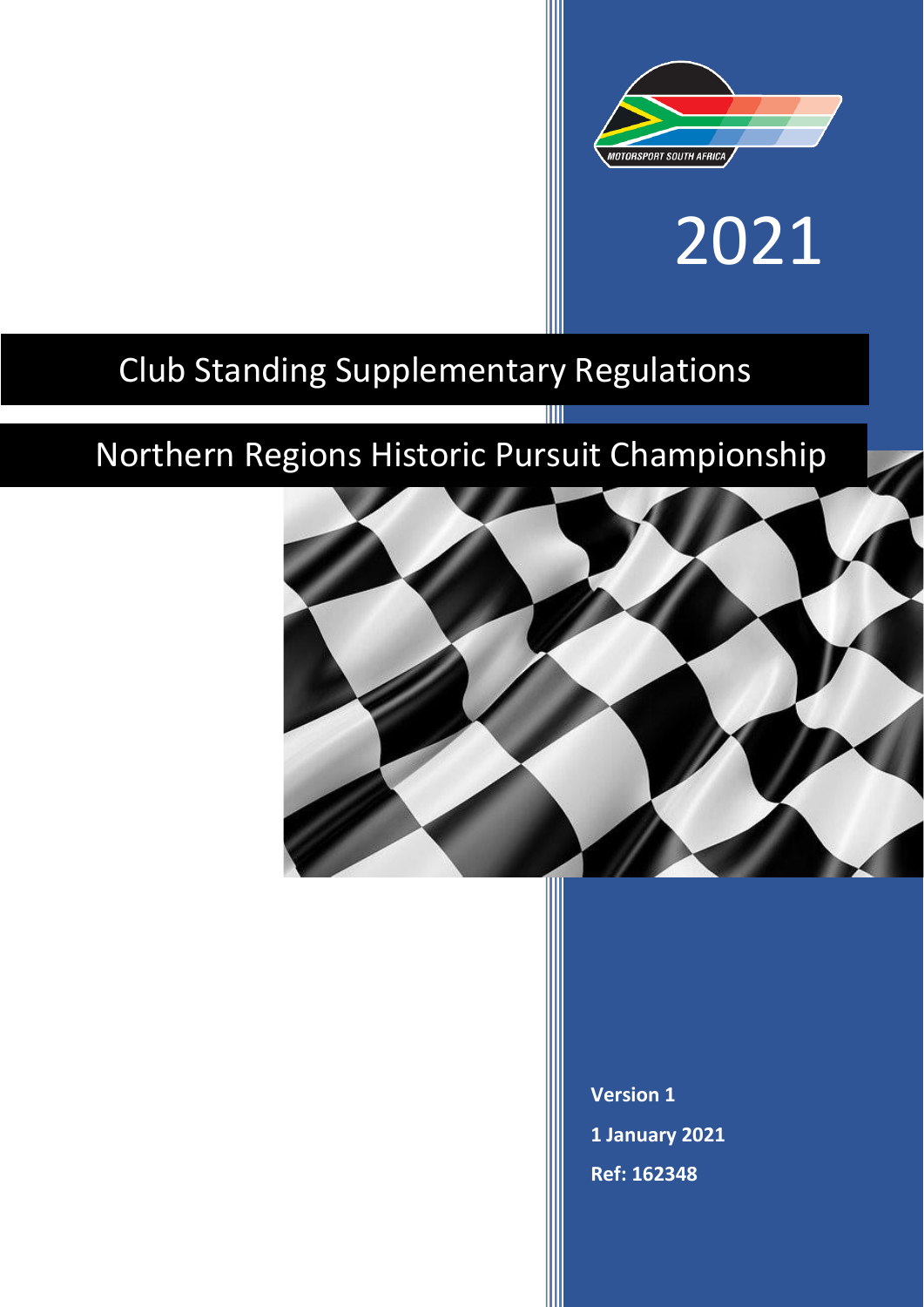# **REVIEW AND AMENDMENTS**

Motorsport South Africa (MSA) will periodically review these rules and will present the revised version to all members for agreement to publish the updated version.

Amendments and updates to the rules will be recorded in the Amendment Record, detailing the updated version, date of approval of the amendment and a short summary of the amendment.

# **AMENDMENT RECORD**

| <b>Modified SSR / Art</b> | <b>Date Applicable</b> | <b>Date of Publication</b> | <b>Clarifications</b> |
|---------------------------|------------------------|----------------------------|-----------------------|
|                           |                        |                            |                       |

# **1. INTRODUCTION**

**1.1.** This category of Motorsport caters for Classic Cars introduced as indicated in the table below and that have been out of production for at least 10 years. All races are held on a Pursuit 'catch-me-if-you-can' basis as described below. **Class Cut-off dates**

(F) - Fine Cars A 25-year rolling cut-off measured on 31 December prior to the year of competition (MF) – modified Fine Cars A 25-year rolling cut-off measured on 31 December prior to the year of competition (T) - Trophy Cars Historic Saloons Current year regulations Historic Sports and GT cars Current year regulations

- **1.2.** For the sake of clarity, the Historic Pursuit Racing Challenge shall consist of 3 Championship Classes, namely: -
- **1.2.1.** Fine Cars defined as road legal Production Saloon, estate cars, Sport and GT Cars, that is to OEM specifications, and
- **1.2.2.** Modified Fine cars defined as road legal production Saloons, Estate cars, Sport and GT cars modified as described in rules below.
- **1.2.3.** Trophy Cars defined as qualifying race prepared Production Saloon, Sport and GT Cars
- **1.3.** All vehicles are to comply with the appropriate and specific Technical Regulations that need to be read in conjunction with the General Regulations.
- **1.4.** The final decision as to the eligibility of any vehicle and its period shall rest with the Historic Motorsport Commission (HMC) who shall appoint technical consultants or a technical committee for such a purpose.
- **1.5.** Any aspect of a car not detailed as permitted is deemed not to be permitted. (See GCR 226).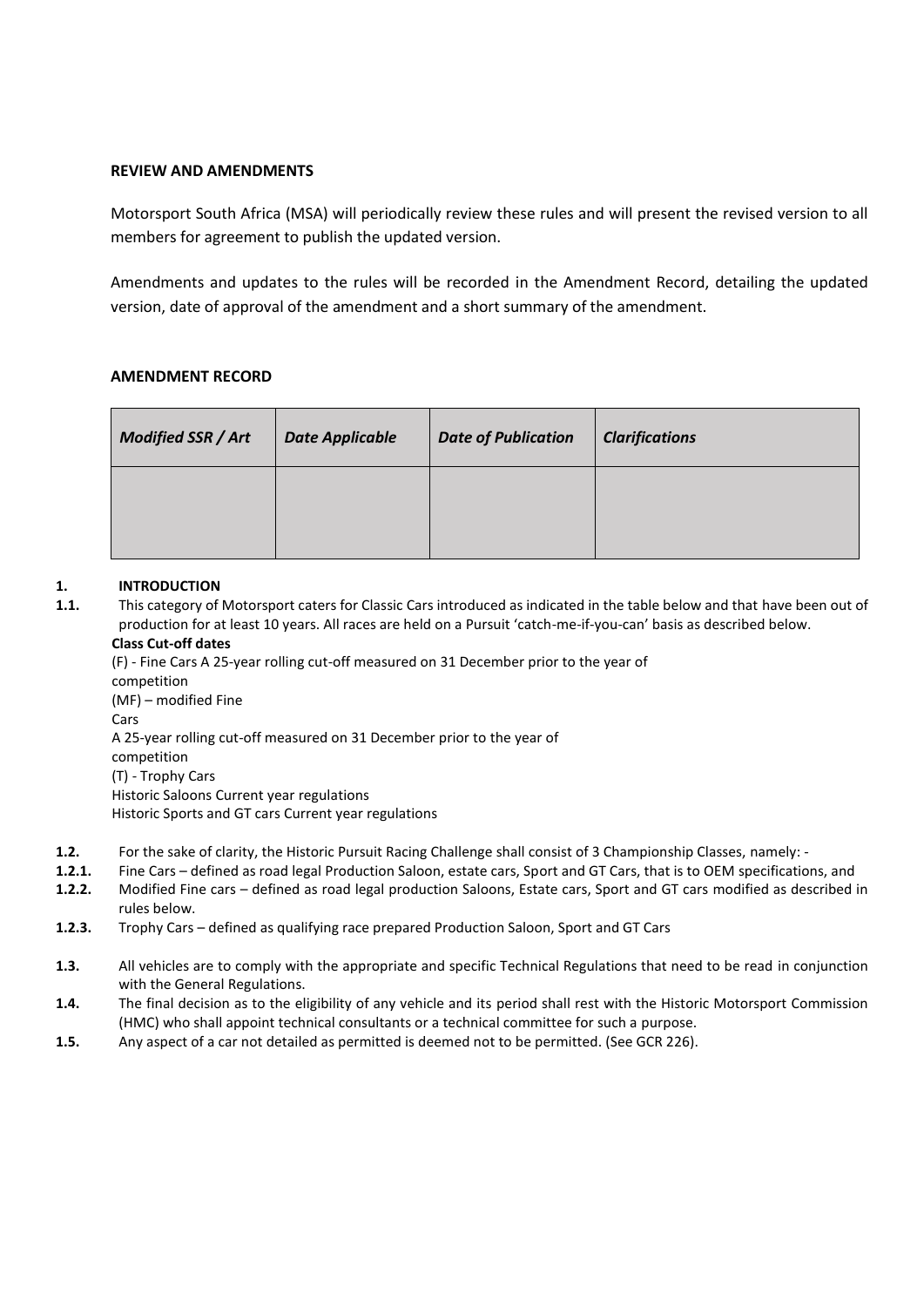# **2. ADMINISTRATORS & CONTROLLERS**

- **2.1.** The controllers of Historic Racing in South Africa shall be Motorsport South Africa, (hereafter referred to as MSA), through the HMC and the relevant MSA Regional Committee, who have delegated administration of the Historic Pursuit Racing Challenge in the Northern Region to Historic Racing South Africa (hereafter referred to as HRSA).
- **2.2.** The HRSA has delegated the running of the Historic Pursuit Racing Challenge events to the Historic Pursuit Racing Committee (hereafter referred to as the club committee). The MSA GCR's and SSR's, which shall prevail in the event of a conflict, must be read and understood in conjunction with these rules and regulations.

# **3. ELIGIBILITY AND CLASSIFICATION**

- **3.1.** Only cars that have been registered with and approved by the HMC, acting on behalf of MSA shall be eligible to compete in the Historic Pursuit Racing events.
- **3.2.** Drivers must hold a current and valid MSA licence that is applicable to the series.
- **3.3.** The final decision as to the classification of the vehicle shall rest with the HMC, who shall be entitled to make that decision at their sole discretion, following input from the club committee. Aspirant competitors are strongly advised to consult with the club committee regarding compliance with the Technical Specifications prior to starting their investment programme.
- **3.4.** No car shall be permitted to race in any Historic Pursuit Racing Challenge event unless approved by and registered with the HMC, administrators and the club committee.
- **3.5.** Competitors are required to complete a Historic Technical Passport (HTP) for every vehicle to be raced, and on which full details of engine, gearbox, suspension, wheel sizes, etc. and any other information required by the controllers and the HMC, shall be recorded. Once a vehicle has been accepted and approved by the technical consultant/technical committee, the HTP must be stamped and signed by a representative of the HMC, normally the TC. The approved HTP must be submitted to the MSA Sporting Co-Ordinator – Circuit and Karting for capturing on the database and the allocation of a unique HTP number. This HTP must then accompany the scrutineering logbook to be presented at every race meeting. Any changes made to the vehicle at any time throughout the year must be recorded in the HTP and approved by the TC and the committee.
- **3.6.** Before a vehicle is registered for the year, the HMC shall approve the vehicles in relation to
- 3.6.1. Compliance with the technical specifications as described in Clause 3.10 below,
- 3.6.2. The condition and general appearance of the vehicle. On satisfactory completion of the inspection a Historic Pursuit Racing Challenge Fine/Trophy class eligibility token will be provided which is to be displayed on the vehicle throughout the season.
- **3.7.** Any proposed change to the specification of the vehicle must be recorded on the HTP and submitted to the club committee for approval. Once approved, it shall be submitted to the technical consultant/technical committee for consideration.
- **3.8.** Any competitor whose vehicle is found to differ in specification from his/her HTP will be requested to make the necessary changes by the representative of the HMC. Non-compliant vehicles can be excluded from the race and will not be able to score points towards the championship. (see points 6.4.1 and 6.4.2 below)
- **3.9.** Should a competitor be requested in writing by the HMC to make any changes to the vehicle, including its appearance or colour scheme, and should such competitor fail to comply with the requests of the committee within the period covered by the next two scheduled events on the race calendar, the vehicle shall be de-registered by the club, and will not be eligible for participation in any Historic Pursuit Racing Challenge event.

#### **3.10. For sake of clarity:**

- *3.10.1.* The **Fine Car Class** shall include Production Saloons, Sports and GT Cars and estate cars in roadworthy and road registered condition, and which were introduced 25 years prior to the 31stDecember of the year of competition and must have been out of production at least 10 years. The specific car model series must have been introduced 25 years prior to 31 December of year of competition. Any facelifted or upgraded models of the same series will not be eligible for racing. **The "original\_ Mini, VW "beetle" and Morgan are accepted as the only exceptions to the 10 year out of production rule***.* **Fine cars will in future be described as cars that have no modifications and resemble original manufacturers specifications and that has full trim inside and outside.**
- **3.10.2. Modified fine cars** shall include Production Saloons, Sports and GT Cars and estate cars in roadworthy and road registered condition, which were introduced 25 years prior to  $31<sup>st</sup>$  December of the year of competition and must have been out of production at least 10 years. The specific car model series must have been introduced 25 years prior to 31 December of year of competition. Any facelifted or upgraded models of the same series will not be eligible for racing. **The "original\_ Mini, VW "beetle" and Morgan are accepted as the only exceptions to the 10 year out of production**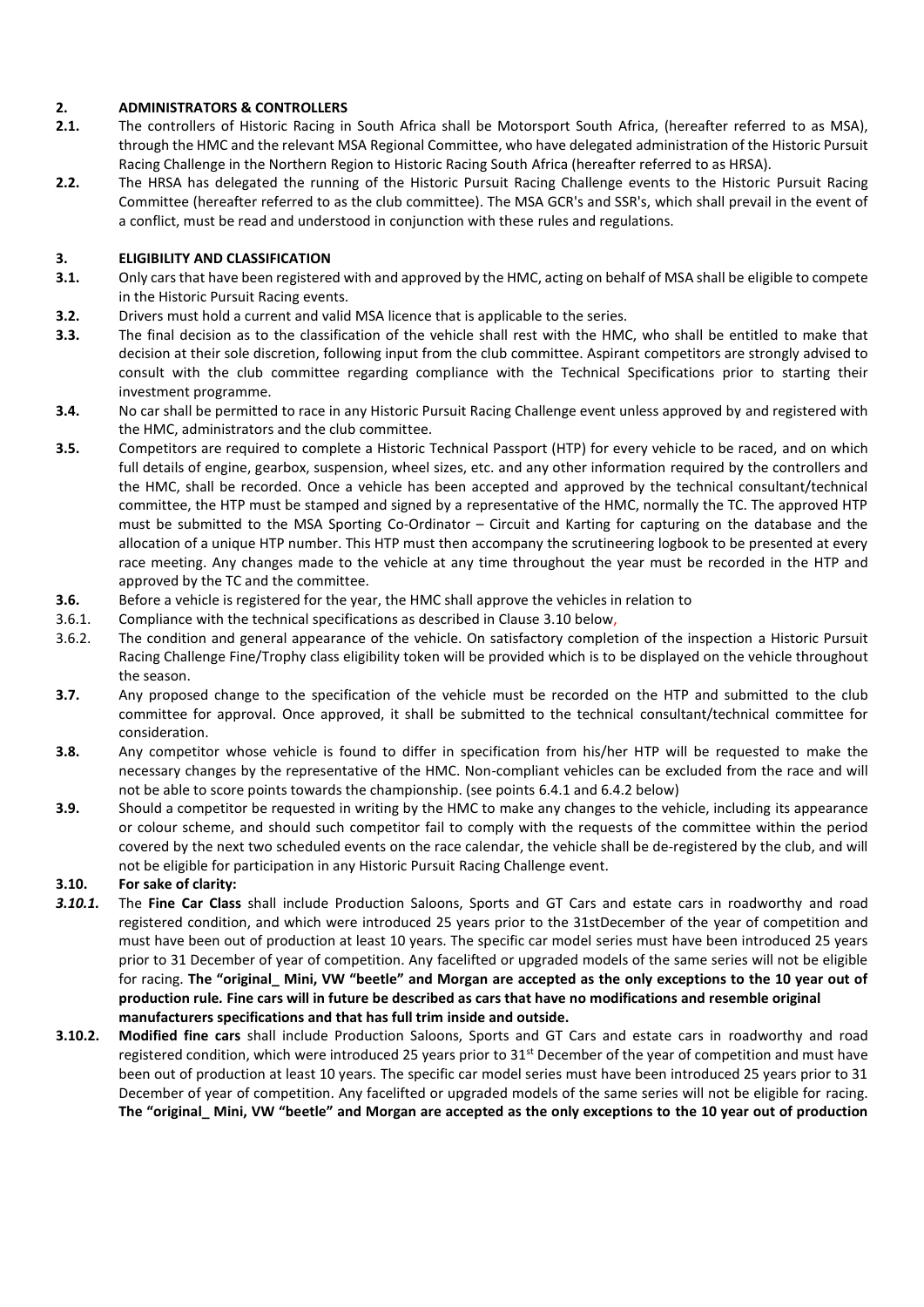**rule***.* **Modified fine cars will in future be described as cars that have been modified from original manufactures equipment but are still within the allowed rules described below. Only period modifications with no alterations to body work are allowed.**

- **3.10.3. Trophy Car Class** shall include full race prepared cars as per the Regulations and Specification for the current year Northern Regions Sprint Championships for Historic Saloon Cars. Trophy Car class shall include cars as per the National Technical Regulations for the current year Northern Regions Sports & GT Championship.
- **3.10.4.** The following are broad guidelines and must be read in conjunction with the specific Technical Regulations for the appropriate class:

#### **Fine Cars Modified fine cars Trophy Cars**

- a) Must have standard fittings and trim (bumpers are optional). Headlights, indicators, brake lights must be fully functional. Bumpers and trim can be removed or modified – original dashboard must be retained. Headlights, indicators, brake lights must be fully functional. As per appropriate and specificset of Technical Regulations
- b) No modifications are permitted Only period modifications are permitted, subject to clause 7 below.
- c) All mechanical components must be of the original type, save the components specified in the technical regulations (see clause 7 below) All mechanical components must be of the original manufacturer and applicable to the specific series of production, save the components specified in the technical regulations (see clause 7 below)
- d) Must be in a roadworthy and road registered condition, **capable ofbeing driven to thecircuit.**Must be in a roadworthy and road registered condition, **capable of beingdriven to the circuit**Free

#### e) **Only treaded road-legal tyres or the following semi-slick tyres areapproved for historic racing purposes:**

Bridgestone RE11S Dunlop DZR Toyo R888 Yokohama A048 Cut slicks are strictly prohibited

**A semi-slick tyre will be defined as;** having a treaded pattern throughout the entire contact surface of the tyre **Only treaded road-legal tyres or thefollowing semi-slick tyres are approvedfor historic racing purposes:**

Bridgestone RE11S Dunlop DZR Toyo R888Yokohama A048 Cut slicks are strictly prohibited

#### **A semi-slick tyre will be defined as;** having a treaded pattern throughout the

- **3.10.5.** No timing devices or apparatus capable of providing timing information to a driver, whilst being driven, may be fitted to a Historic Pursuit Racing Challenge car or carried by the driver. Pursuit Racing Challenge events are based on time and as such the use of timing devices would constitute cheating.
- **3.11.** In full consideration of safety first and due to the vast speed differentials between the different cars, eligibility for all cars to compete in pursuit discipline will be limited to the following cut-off times. Baseline used – the immediate Breakout of Class E.
- **3.11.1.** Zwartkops: 73 sec.
- **3.11.2.** Kyalami: 124 sec.
- **3.11.3.** Phakisa: 119 sec.
- **3.11.4.** Dezzi: 87 sec
- **3.11.5.** Red Star (clockwise): 134 sec.
- **3.11.6.** Red Star (anti-clockwise): 136 sec.
- **3.11.7.** Other racetracks will be to the discretion of the club committee.

#### **4. SPONSORS EXPOSURE**

**4.1.** The Series Sponsor advertisement shall be agreed with the administrators and be suitable in style and colour.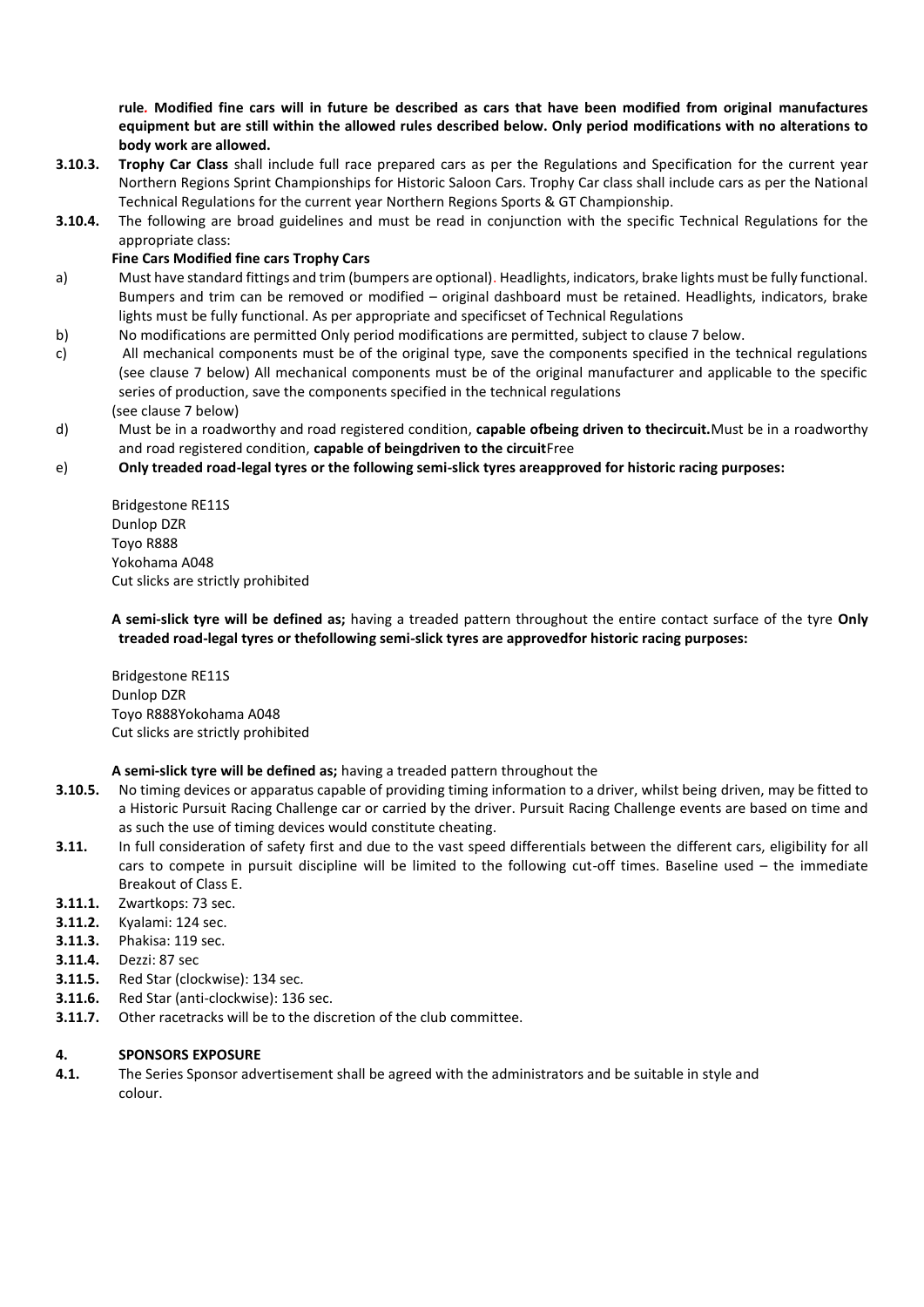- **4.2.** Advertising material, as deemed necessary by the administrators in terms of the promotion of the series sponsor/s or any other ad hoc sponsorship material, shall be displayed on each competitor's car and/or racing apparel in a specified position.
- **4.3.** Should such series sponsor advertising material not be placed on a competing vehicle or in the specified position, that vehicle will not be allowed to compete until such time as the specified advertising material is placed on the vehicle in the correct position.

# **5. CODE OF CONDUCT**

- **5.1.** Historic Pursuit Racing Challenge competitors must undertake to race within the spirit of the regulations and the club committee will be the final judge of this fact.
- **5.2.** The HRSA code of driver conduct will apply to this series.

# **5.3. Incidents on track.**

**5.3.1.** Competitors involved in incidents are required by MSA to submit a report to the Clerk of the Course (hereafter known as the CoC) within 30 minutes of the finish of the practice or race. The relevant Club committee may, in the absence of any incident report to the CoC, request incident reports from competitors which will be referred to the CoC. MSA Circuit Racing SSR 61 applies.

It is recommended that a roll cage/roll bars be fitted – exemption will only be granted to competitors on completion of an approved indemnity, said indemnity must be attached to the car's HTP As per appropriate and specific set of Technical Regulations As per appropriate and specific set of Technical

- **5.3.2.** The HMC Sporting Working Group Code of Driver Conduct shall apply to this series.
- 5.3.3 The CoC will apply any such penalties as may be provided for in the MSA GCR's and SSR's.
- 5.3.4. Competitors must undertake to race within the spirit of the regulations and the CoC together with the relevant Club committee will be the final judge of fact.
- 5.3.5. In the event of an incident all parties involved will be put under observation, a yellow card will be issued to the competitor and a yellow sticker will be placed on the cars involved.
- 5.3.6. When a competitor is issued with a yellow card, he, she will be under observation for the following two race meetings in which he/she competes (irrespective of the season). If the competitor is penalized with two yellow cards, the second yellow automatically becomes a red card.
- 5.3.7. In the event of a competitor being penalized with a red card he/she will automatically be banned from competing in the following 2 race heats even if it includes the second heat on the day. Should the second heat be at the start of the next meeting, the competitor will not start heat 1 and will start from pit lane for heat 2. Should the following meeting be an endurance race where double points are normally scored, the competitor will only score half points for the final position obtained.
- 5.3.8. Two red cards in any one season will automatically exclude the competitor for the rest of the season. If the rest of the season has only 1 heat left the red card will be extended to the first heat of the following season. Should the next heat be an endurance of 1 race only, see 5.3.6 above.
- 5.3.9. Yellow and/or Red cards may be issued by the HRSA Saloon committee in their sole discretion, to competitors for reckless and /or dangerous driving, unsportsmanlike behavior and/or contravention of MSA regulations after considering all the facts relating to the incident.
- 5.3.10 The competitor has a right of appeal to the HRSA Saloon committee within seven days of notification of the award of a card. After hearing the appeal of the competitor, the sub-committee shall have the right to change or abide by their decision. Such a decision will then become final

#### **6. CLUB CHAMPIONSHIP**

- **6.1.** AIM OF THE CHAMPIONSHIP
- **6.1.1.** The aim of the championship is to declare a:-
- 6.1.1.1. Overall Historic Pursuit Racing Challenge Club Champion, and a
- 6.1.1.2. Historic Pursuit Racing Fine Car Class Club Champion, and a
- 6.1.1.3. Historic Pursuit Racing Trophy Car Class Club Champion.
- **6.1.2.** The Overall Champion shall be the competitor who accumulates the highest number of points, irrespective of Class.
- **6.1.3.** The Class Champions shall be the competitors who accumulate the highest number of points in their respective Classes.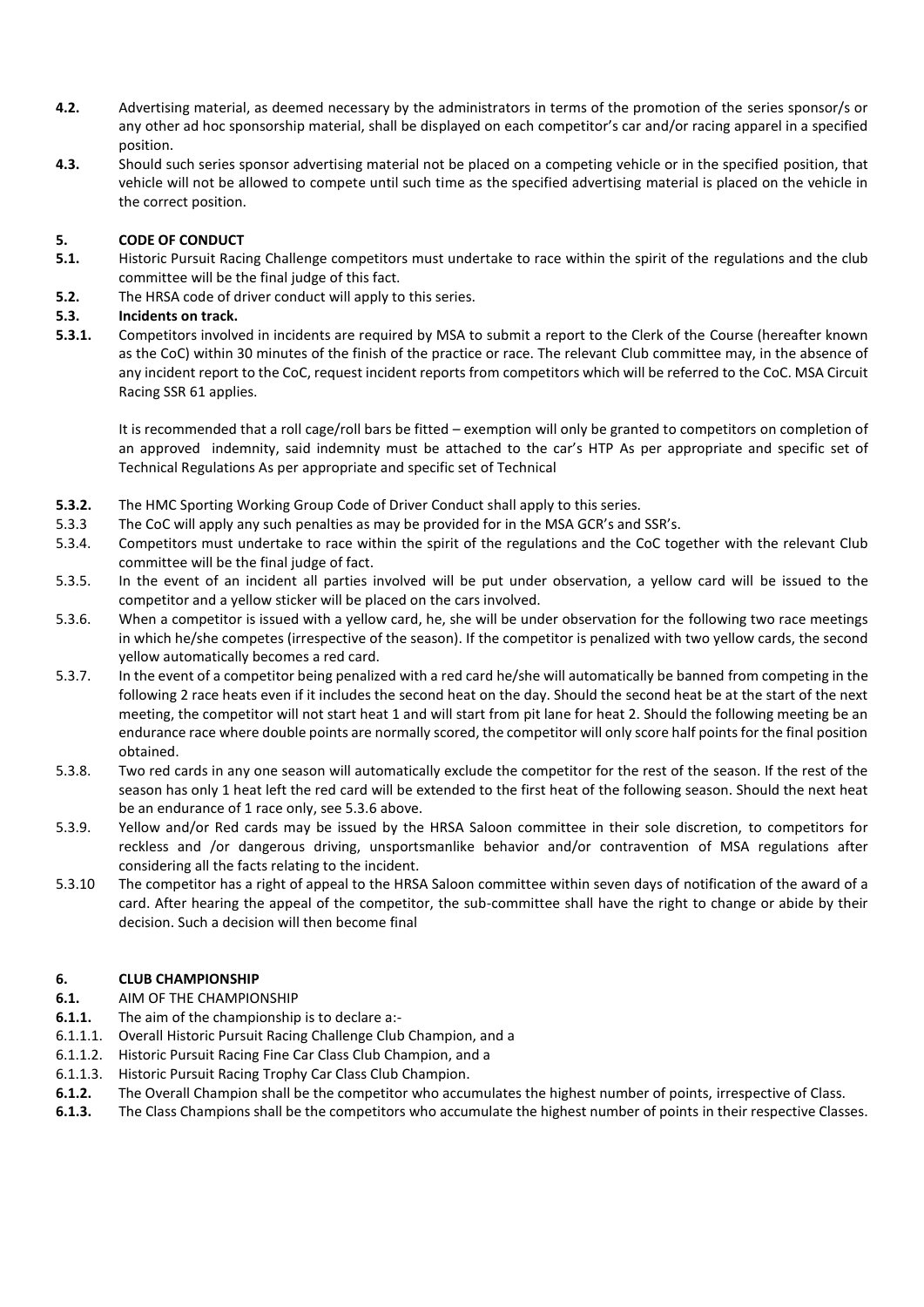#### **6.2. NUMBER OF EVENTS THAT COUNT**

- **6.2.1.** The MSA Northern Region Historic Pursuit Racing Challenge Club Championship shall consist of a **minimum of 6** events less any cancelled events. Each event will be run on the specified pursuit format.
- **6.2.2.** Competitors will be scored on all championship events i.e. competitors will not drop any points from an event.
- **6.2.3.** The championship/s will be open to cars complying with the respective Class (F or T) rules and specifications and approved by the club committee.

# **6.3.** DETERMINING GRID POSITIONS

- **6.3.1.** The position on the grid for each race (both Classes combined) is determined by taking the individual lap time for that race and multiplying by the number of laps and deducting 0.2 seconds per car to be passed using the following formula:
	- **Heat one:** The lap time is set for the first race based on the fastest qualifying lap time on the day with an option for the driver to nominate a faster time to avoid breaking the lap time including the allowance. (The breakout allowance is 1.5% in the first race and 1.0% in the second). If that lap time is improved upon by more than 1.5% in the first race (for any one lap) then the driver will be disqualified and will score no points for that heat. *If the position of the start point of the race is not at or near the start/finish line, for example at Zwartkops Raceway where it is at the end of the pit exit, there exists a possibility of a slow car breaking out on the first lap. In such cases this error will have to be corrected manually as it is not the driver that caused an error but one caused due to a shortened lap distance created by the start point being downstream of the start/finish line (this also applies to heat two).* The calculated lap time for each competitor shall be used to determine the grid position for each competitor in the first heat. The grid will be formed in reverse order - slowest to fastest. The slowest competitors' lap time - the "scratch starter"- is used as the datum for determining the starting times for each competitor in the heat. The starting time for each car is calculated in the following manner:
- a) Each competitor's timed qualifying lap time is subtracted from the slowest competitor's qualifying lap time.
- b) The time difference determined in (a) above is multiplied by the number of laps to be completed in the first heat to determine the un-adjusted starting time.
- c) The un-adjusted starting time determined in (b) above is reduced by 0.2 seconds for each car that is slower than the competitor. This is done to determine the time after the "scratch starter" that the competitor must start.
- d) E.g. Slowest car does 1 min 50 sec per lap = 110 seconds, Competitor does 1 min 40 sec. per lap = 100 seconds. If it is a 6 lap race and the competitor is  $11^{th}$  slowest 110 sec. minus 100 sec. = 10 seconds. 10 sec. x 6 laps = 60 second) There are therefore 10 slower cars.
- e) 0.2 x 10 Cars = 2 seconds, 60 sec. minus 2 Sec. = 58 seconds after the slowest competitor has started.

**• Heat two:** The start positions for the second heat will be determined from the first heat and qualifying lap times. The fastest lap time from these will be used for calculations of the lap-time, grid positions and starting times (no options for change). Calculation of starting time will be done in the same manner as set out for heat one above.

**• General:** Should the competitor feel that his or her posted time after official qualifying was not realistic (or if the competitor fails to take part in official qualifying), the competitor has the option - within 30 minutes after the end of official qualifying - to nominate an alternate time with the designated handicapper. This alternate time may only be quicker than the time posted in timed qualifying. It is the competitor's responsibility to find the handicapper and advise him/her of the quicker time he/she wishes to nominate. If the competitor does not do so within 30 minutes, his/her fastest time in qualifying will be used.

• If two or more competitors have the same starting time, the competitors must start in the position as allocated and determined by the time keeper. The competitors with the same start time may leave the start line at the same time.

- **6.3.2.** Cars are set off at different intervals with the slowest car or group starting first and the fastest last. **Grid start time notification stickers must be collected from the designated handicapper in race control at least 30 minutes before the grid formation of each heat.**
- **6.3.3.** The Clerk of the Course and the handicapper must be notified by the competitor should he/she be unable to compete in a heat.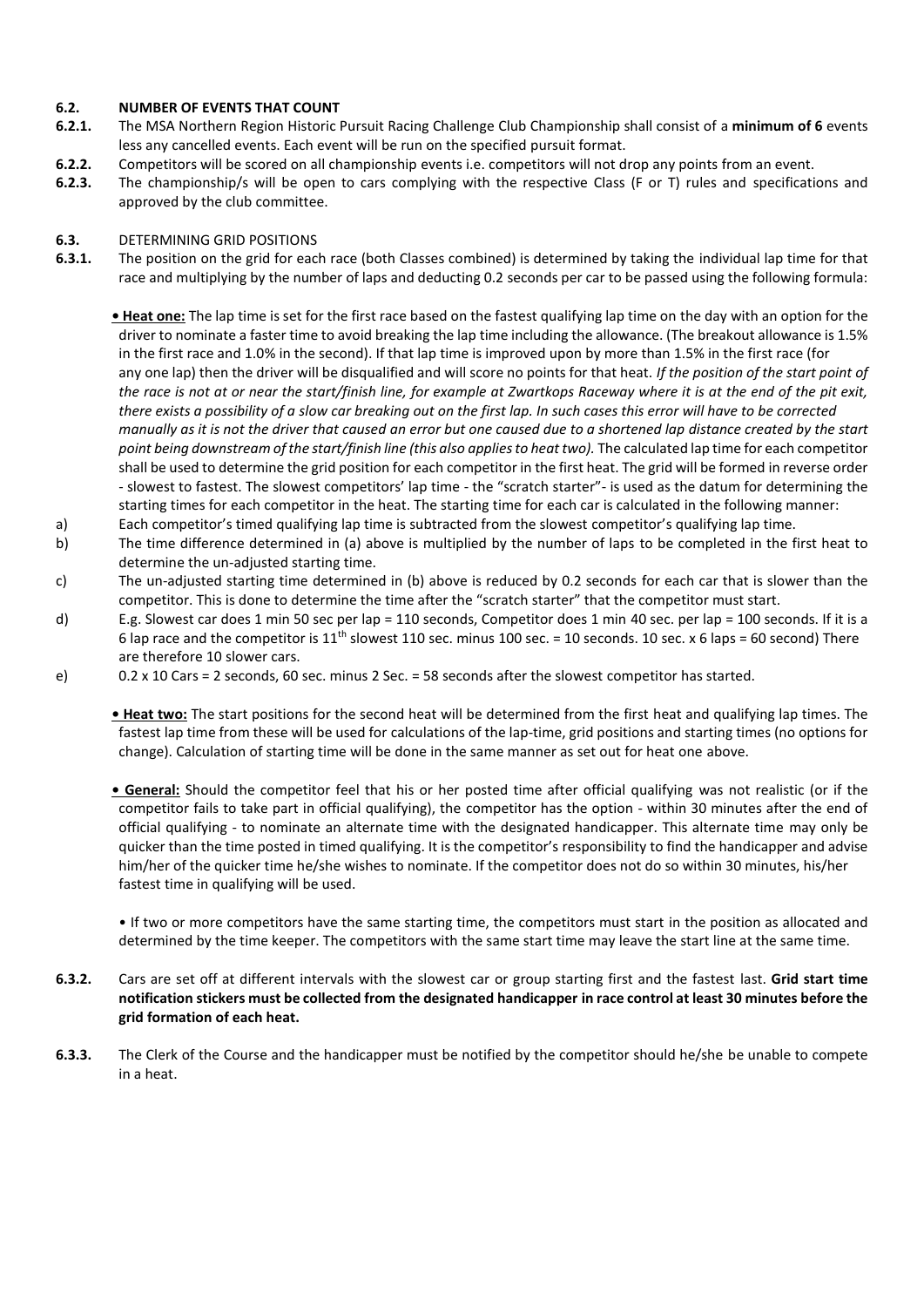**6.3.4.** Should weather conditions at the time of the heats differ from the conditions which applied during qualifying, the committee members present, may at their sole discretion and in consultation with the handicapper, increase or decrease the breakout allowance by the same percentage for all competitors AFTER the heat is completed .i.e. If it rains during qualifying and is dry by heat 1, they may decide to increase the breakout allowance retrospectively, by say, 50% and visa-versa. The result and disqualifications will then be recalculated.

# **6.4. POINTS SCORING and TROPHIES**

**6.4.1.** Point Scoring for each race on Race-day (both Classes combined):

• The total number of entries in race one is used as a base and the points are awarded as follows: If 26 cars start the first heat, first place gets 26 points, second 25 until the last placed driver gets 1 point. Should there be drivers excluded from the results due to breaking out, they are awarded no points. The same principle applies to race two on the day. The highest total points (sum of the two races) determine the overall winner for the day. In the event of a tie, the competitor with the lowest total race time (assuming the same number of laps completed) becomes the winner. Depending on the number of entries, trophies are awarded for the first three places per Class on the day, or more, or less places as determined by the organizers. If a car is found to be non-compliant with the regulations, he/she will be disqualified and no points or trophy will be awarded to that participant allowing the next in line to be awarded the

- points and trophy. **6.4.2.** Scoring for the Club Championship: Championship points (both classes combined irrespective the number of entries) are awarded as follows:
	- Position Points: The placing from each race (irrespective of Class) is taken and allocated as follows: 20 points for a win down to a single point for twentieth place in each heat on the day. If a competitor is placed within the top twenty places and he/she 'broke-out' he/she will receive no championship points for that race. He/she will still receive the Starting Points as mentioned below. If a competitor finishes in the top twenty and his/her car is found to be non-compliant with the regulation's no 'position points' and no 'starting points' will be scored for the races in which the non-compliant car participated.
	- Away Points: For all events taking place outside of Gauteng, any competitor who participates in a compliant car by commencing a lap, whether in official practice, qualifying or in a race, will be awarded an extra ten (10) points towards the Championship.
	- Starting Points: In addition, competitors in compliant cars who start any heat during the season in an event that is on the Historic Pursuit Racing Challenge calendar will receive 2 championship points per race started.
	- At the end of the season, the overall winners are the person/s who have scored the highest number of points in each class, or overall as the case may be. Should there be a tie; the competitor with the highest number of first places will be declared the winner. Should this not resolve a winner, second, third and subsequent places will be used to determine a winner. If a tie remains, MSA shall declare a winner on such basis as it deems fit.
- **6.4.3.** Participants must be members of HRSA and the Historic Pursuit Racing Challenge Category in order to score points at an event.
- **6.4.4.** Championship points will be rewarded to the driver per class, one car change per class will be allowed during the year. In other words, in order to accumulate points towards the Championship/s participating members are allowed one substitute car during a season only.

#### **6.5. COMPETITION NUMBERS**

- **6.5.1.** All competition numbers are to be a minimum height of 15cm. The relevant club committee shall do the allocation of numbers. All numbers will be black on an approved white background. Road registered Fine Cars may - upon application - place the numbers and roundel on rear side windows in lieu of on door panels.
- **6.5.2.** The current overall Historic Pursuit Racing Challenge club champion, overall runner-up and overall third place competitor, may run numbers 1, 2 & 3 for the year respectively and will have the right to retain their competition numbers during their reign.
- **6.5.3.** A competition number will only be allocated, after the vehicle has been passed by the club committee and will be withdrawn should the vehicle not be raced in the year.

#### **7. TECHNICAL SPECIFICATIONS - FINE CARS**

Fine Cars should be road legal, licensed, saloon, estate cars and sports or GT cars, as described in point 3.10. All vehicles intending to race in this category MUST be presented **together with detailed OEM specification, which will serve as the working document to ensure compliance,** to the technical committee for approval.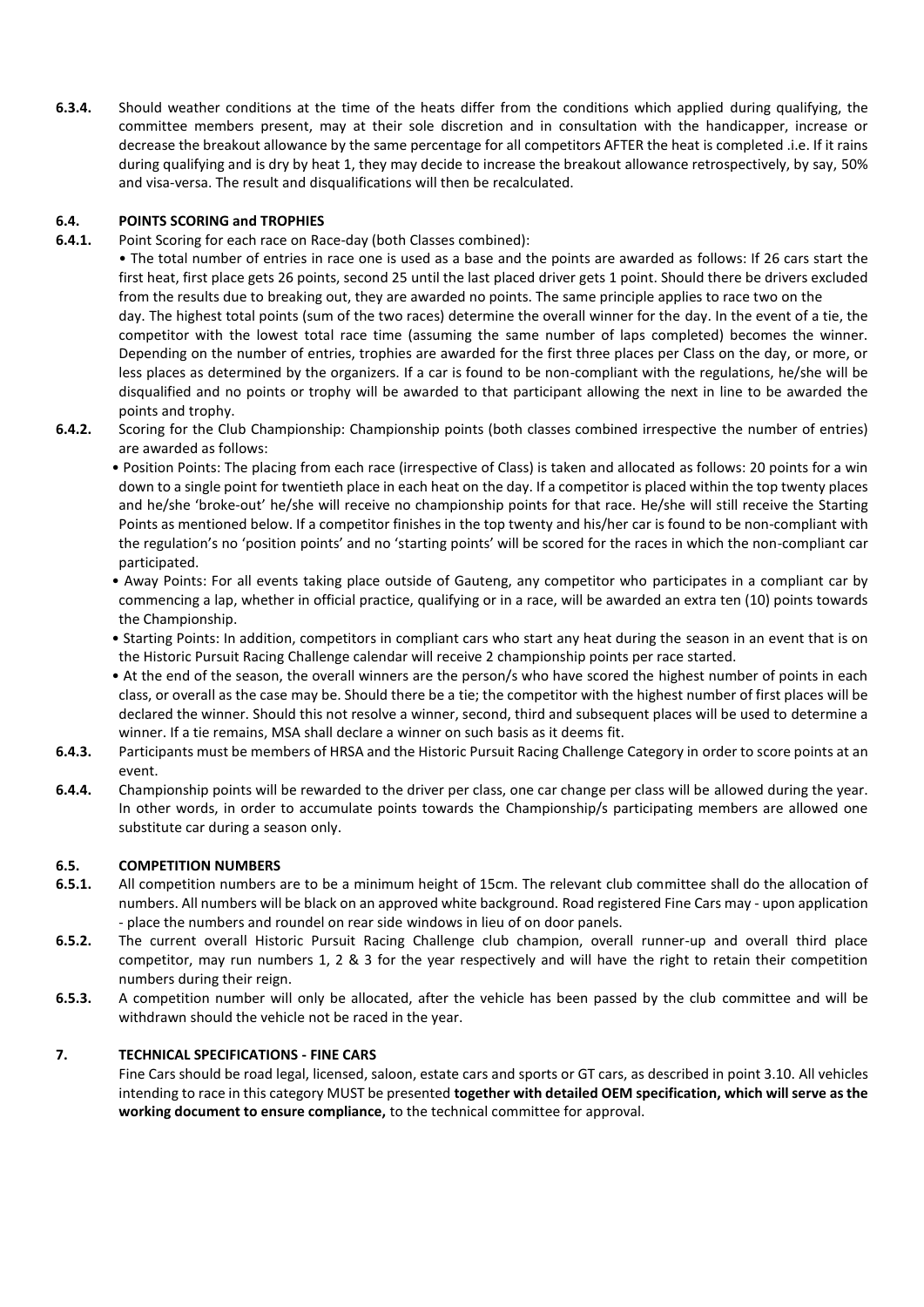# **To avoid disappointment please ask for approval first and buy later.**

# **7.1. Bodywork:**

- **7.1.1.** The bodywork must remain, in plan and profile, from all angles to the original as produced and commercially available for that model. (i.e. only original aftermarket body parts are permitted).
- **7.1.2.** No holes may be cut into front and rear valance, and no valance may be removed. Neither holes nor air-scoops may be cut into bonnets.
- **7.1.3.** Bumpers must be retained; trim and decorative fittings must be retained.

# **7.2. Wheels and Tyres:**

7.2.1. Wheels are defined by their pattern, diameter, and the width of the rim and the offset. In the interest of keeping fine cars original, Participants are encouraged to use original wheels provided by manufacturer for the model concerned as far as possible. If the original wheels are not available, or are unsuitable for racing, non-original wheels of alternative material i.e. minilite, American Racing wheels, steelies, etc., can be considered provided that the appearance is of the period of the car. The use of these wheels must be approved by the technical committee. The wheel and tyre MUST fit within the bodywork and profile of the car. Wheel arches MUST NOT be widened to accommodate wider diameter wheels, nor may wheel arch extenders be fitted to accommodate wider wheels and tyres. The upper part of the wheel (rim and tyre) located vertically over the wheel hub centre must be covered by the standard bodywork. The measurements shall be made in a vertical plane. Rim diameter may be increased/decreased by one inch, but must be updated in the HTP and signed off by the Technical consultant. Modern alloy wheels like "Softline" TSW etc, are not permitted. If a participant is unsure, a request can be submitted to the technical committee for consideration. Only treaded road-legal tyres or the following semi-slick tyres are approved for historic racing purposes:

Bridgestone RE11S

Dunlop DZR

Toyo R888 Yokohama A048

Cut slicks are strictly prohibited

**A semi-slick tyre will be defined as;** having a treaded pattern throughout the entire contact surface of the tyre. It is the responsibility of each competitor to ensure that the design and condition of suspension and steering components of the car can withstand the use and forces imposed by high adhesion tyres (i.e. semi-slicks).

#### **7.3. Engines**

- **7.3.1.** An OEM block **MUST** be used, or an alternative manufactured by the same manufacturer of that **model/**era provided it has the same number of cylinders **and original block dimensions.** The engine must be in its original position.
- **7.3.2.** The cylinder head(s) must be the standard OEM production component.
- *7.3.3.* **Crankshaft MUST be a standard OEM component***.*
- **7.3.4. Camshafts** must be the original equipment.
- **7.3.5. Induction:** Only the original type of induction must be used. Forced induction and **intercoolers are** not permitted, unless originally fitted as **OEM** standard. Only **OEM** standard sized forced induction **and intercoolers as originally fitted** may be used. **In the case of carburetors, the original size carburetor must be used. Carburetors may not be changed to another type of carburetor, for example change down draft to side draft. In the case of fuel injection, the standard number of throttle bodies should be retained as per OEM.**
- **7.3.6.** Radiators are free but must remain in their original location. Radiator fans are free. It is permitted to replace the original fan with one that is electrically operated.
- **7.3.7.** Oil coolers and additional water radiators are permitted provided they are located within the periphery of the bodywork and do not change the profile of the car and are not visible from the outside.
- **7.3.8.** Dry sump systems are prohibited, unless originally fitted to the vehicle. **Baffle plates may be welded into the original sump, without changing size(capacity) or shape of the original sump, to prevent oil surge.**
- **7.3.9.** The distributor may be fitted with an after-market spark triggering device, but the distributor must remain in its original position and must maintain its original function. The distributor must be the only means of determining ignition advance and retard and must continue to distribute the high-tension spark. **Any additional non-period system that processes information acquired from the ambient conditions and/or the engine is not permitted.** The firing order must not be changed. The remainder of the ignition system is free.
- **7.3.10. Exhaust manifolds** must be the original factory specification manifolds.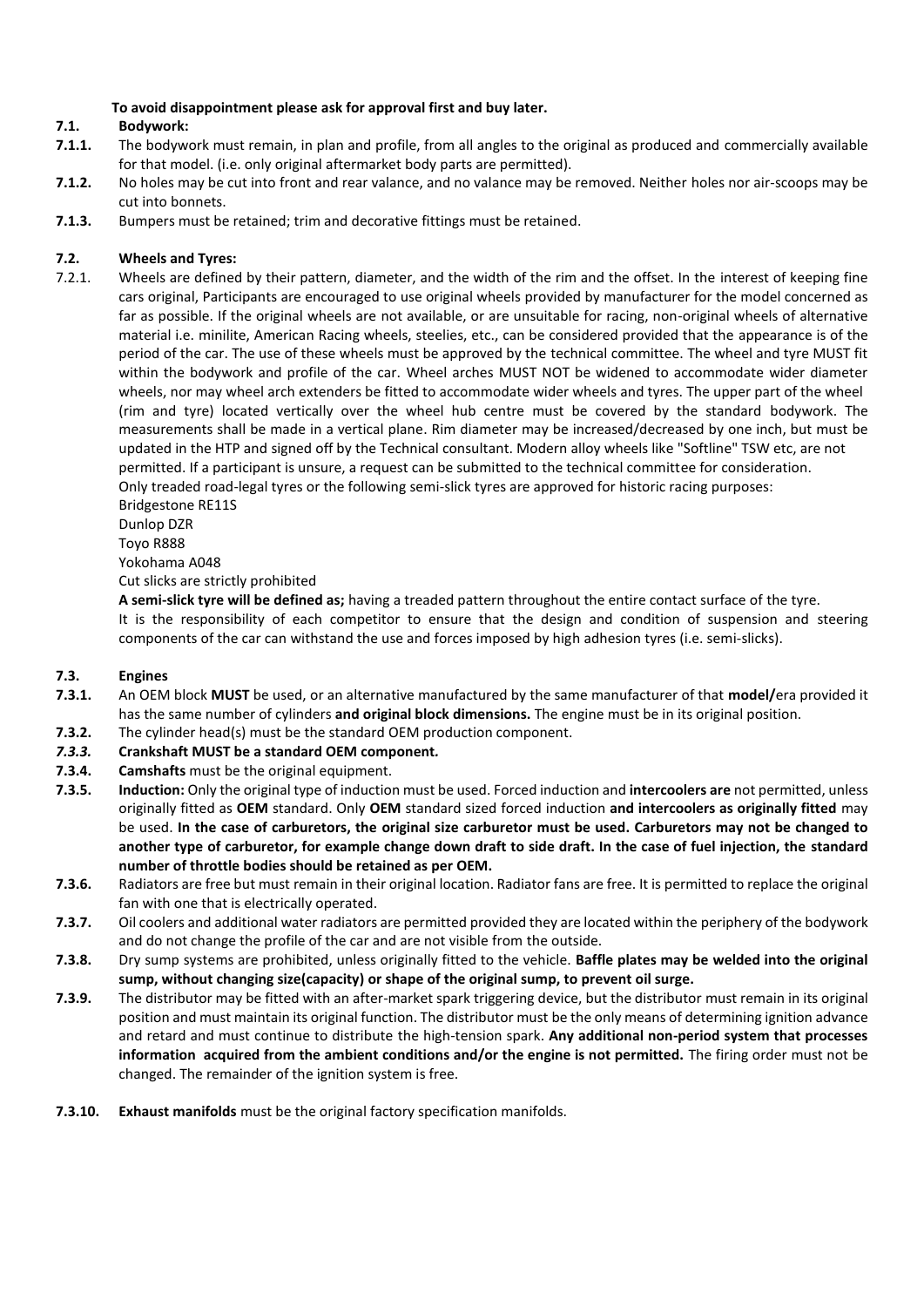- **7.3.11.** Fuel pumps are free. If fuel tank has to be replaced, then only OEM replacement parts must be used or a MSA approved fuel tank. The replacement fuel tank MUST installed in the original position and must be filled from the original filler point.
- **7.3.12. Unless specifically detailed above no other modifications are allowed.**

# **7.4. Gearbox**:

- **7.4.1.** Original gearboxes are to be used. Dispensation may be allowed to run a non-original gearbox subject to **non-availability of an OEM unit. The replacement gearbox must be sourced from the same manufacturer as the OEM unit and have the same number of ratios as the original. It must** be of a similar type, eg. No sequential gearboxes/shift mechanism are permitted, unless originally fitted.
- **7.4.2.** Clutch material is free.
- **7.5. Rear axle 'differentials':**
- **7.5.1.** The rear axle must be an OEM component.

# **7.6. Brakes:**

- **7.6.1.** Brakes are free providing they fit within the original rim size as was fitted OEM standard.
- **7.6.2.** Brake friction material is free.

# **7.7. Glasswork:**

**7.7.1.** All glass must comply with the legislative requirements for a road legal vehicle. Windscreens must be of a laminated type. No Polycarbonate Windows are allowed.

# **7.8. Vehicle interior**:

- **7.8.1.** The vehicle interior must be as per the original model including seats, door panels, roof lining and floor covering. Modifications are only permitted to accommodate roll bars and roll cages, however total removal (e.g. back seat) is not permitted.
- **7.8.2.** The front seats brackets may be altered. The front seats may be exchanged for racing seats.
- **7.8.3.** The type of steering must be OEM.
- **7.8.4.** The original dashboard and instrumentation must be retained. Additional gauges must be fitted within the spirit of originality.
- **7.8.5.** The types of driver's seat belt used must be as specified by MSA. i.e. a FIA approved, current, minimum 4-point 3-inch belt.

#### **7.9. Suspension:**

- **7.9.1.** Suspension may be not be modified with respect to ride height, camber and castor. Camber adjusting plates are permitted, provided that the original shock and suspension parts are retain and the body is not altered. Coil over replacements for original suspension is not permitted.
- **7.9.2.** Shock absorber make and types are free. However, shock absorbers with remote canisters, bump and rebound features are prohibited. Coil springs may not be substituted for leaf springs and vice versa and one type may not be used to supplement another type.
- **7.9.3.** Suspension bushes may be replaced with non-period material.

#### **7.10. Exhausts:**

**7.10.1.** The exhaust and silencing system are free but exhausts shall follow the original routing under the car and be silenced to comply with MSA regulations (see GCR 245 silencing of vehicles). Vehicles will be tested randomly and periodically and at yearly at HTP compliance days.

#### **7.11. Approved exceptions**:

**7.11.1.** None.

# **8. TECHNICAL SPECIFICATION – MODIFIED FINE CARS.**

Modified Fine Cars should be road legal, licensed, saloon, estate cars and sports or GT cars, as described in point 3.10. All vehicles intending to race in this category MUST be presented together with detailed OEM specification (this will serve as the working document to ensure compliance) to the technical committee for approval.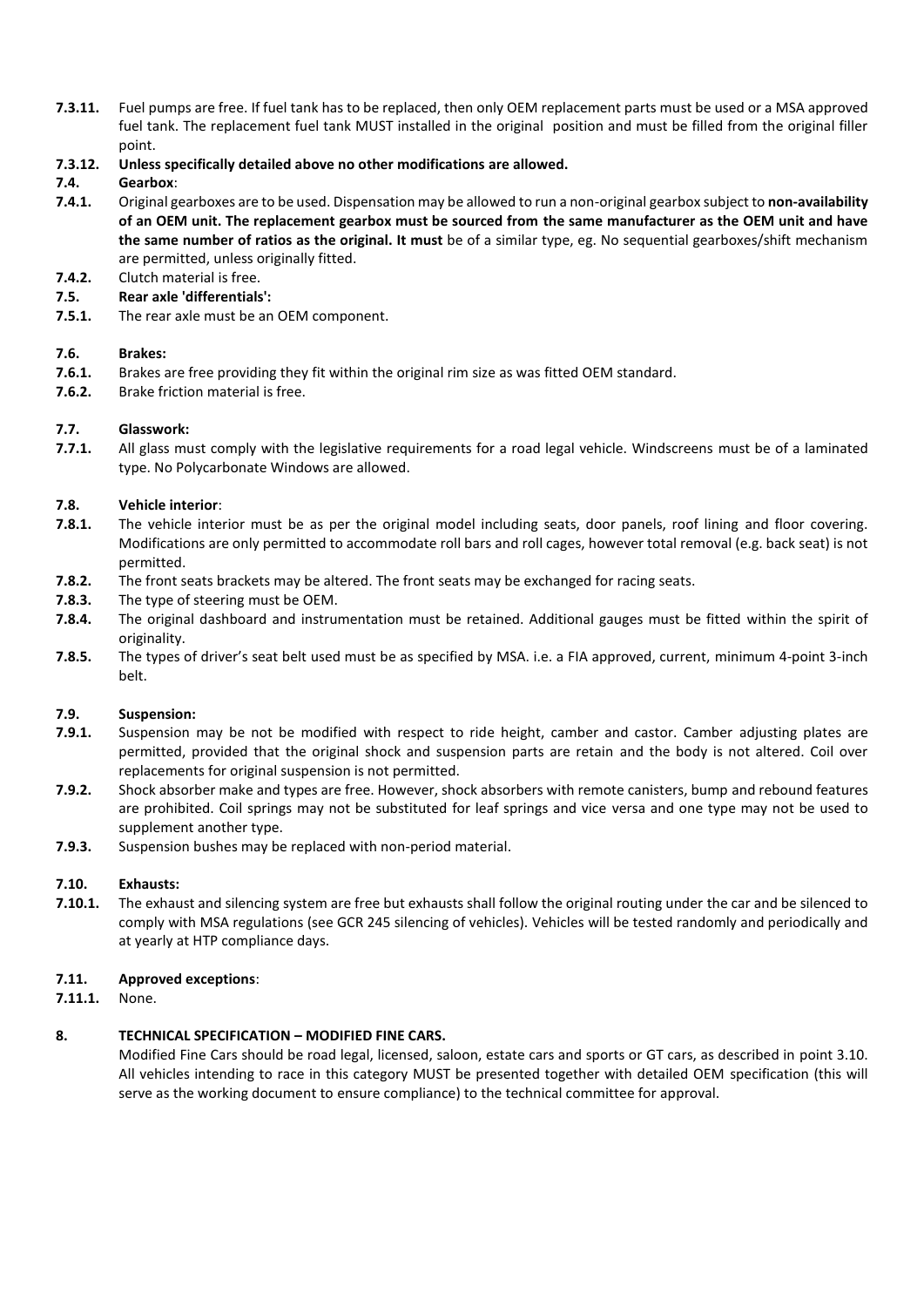To avoid disappointment please ask for approval first and buy later. It will be the sole discretion of the Technical committee to decide whether a car qualifies to be eligible for Modified fine cars. The spirit of this category is to allow cars to race, that had to be altered due to non-availability of parts or had necessary upgrades due to technical issues or reliability.

#### **8.1. Bodywork:**

- **8.1.1.** The bodywork must remain, in plan and profile, from all angles as close as possible to the original as produced and commercially available for that model. (i.e. only original aftermarket body parts are permitted).
- **8.1.2.** No holes may be cut into front and rear valance, and no valance may be removed. Neither holes nor air-scoops may be cut into bonnets.
- **8.1.3.** Though bumpers are optional, trim and decorative fittings must be retained as far as possible..

#### **8.2. Wheels and Tyres:**

#### **Refer to 7.2.1 above.**

It is the responsibility of each competitor to ensure that the design and condition of suspension and steering components of the car can withstand the use and forces imposed by high adhesion tyres (i.e. semi-slicks).

#### **8.3. Engines:**

- **8.3.1.** The original standard production cylinder block **MUST** be used, or an alternative manufactured by the same manufacturer of that model**/**era provided it has the same number of cylinders and original block dimensions**.** The engine must be in its original position. Increased Engine blocks from the same series production cars can be used as alternatives for example 1300 blocks may be replaced with 1600 blocks or 2liter blocks provided that that's specific model series/body shape was available with that engine capacity as OEM product.
- **8.3.2.** The cylinder head(s) must be the standard production component or an alternative manufactured by the same manufacturer as the original production component of that model**/**era. The number of valves must remain the same as the original head for the model/type.

#### *8.3.3.* **Crankshaft MUST be a standard OEM component***.*

- **8.3.4. Camshafts** are free but must remain in their original positions and remain the sole means of operating the valves.
- **8.3.5. Induction:** Intercoolers, dump valves and waste gates may be fitted but must be retained within the bodywork of the car and no extra holes may be cut to accommodate intercoolers or assist with cooling. In the case of carburetors, the carburetor size may be increased, or more carburettors added, or a different type of carburetor may be used. For example, to change from down draught carburetor to side draught carburetor. In the case of fuel injection, the standard number of throttle bodies should be retained as per OEM standard, but the size of the throttle body may be increased as well as the capacity of the injectors.
- **8.3.6.** Radiators are free but must remain in their original location. Radiator fans are free. It is permitted to replace the original fan with one that is electrically operated.
- **8.3.7.** Oil coolers and additional water radiators are permitted but must be located within the periphery of the bodywork and must not change the profile of the car. No additional cooling holes may be cut into bodywork. Headlights may not be removed to allow for cool air for cooling or induction purposes.
- **8.3.8.** Dry sump systems are prohibited, unless originally fitted to the vehicle. Baffle plates may be welded into the original sump, without changing size(capacity) or shape of the original sump, to prevent oil surge.
- **8.3.9.** The distributor may be fitted with an after-market spark triggering device, but the distributor must remain in its original position and must maintain its original function. The distributor must be the only means of determining ignition advance and retard and must continue to distribute the high-tension spark. Aftermarket engine management systems are permitted as replacement when original OEM systems are no longer available, but **programmable systems are not permitted.** The firing order must not be changed. The remainder of the ignition system is free.
- **8.3.10.** Exhaust manifolds are free.
- **8.3.11.** It is permissible to remove metal from original cylinder blocks and heads.
- **8.3.12.** Fuel pumps are free. Fuel tanks are free but must remain in the original position and subject to MSA requirements.
- **8.3.13.** Engine capacity may be increased by up to 10%.
- **8.4. Unless specifically detailed above no other modifications are allowed.**
- **8.5. Gearbox**: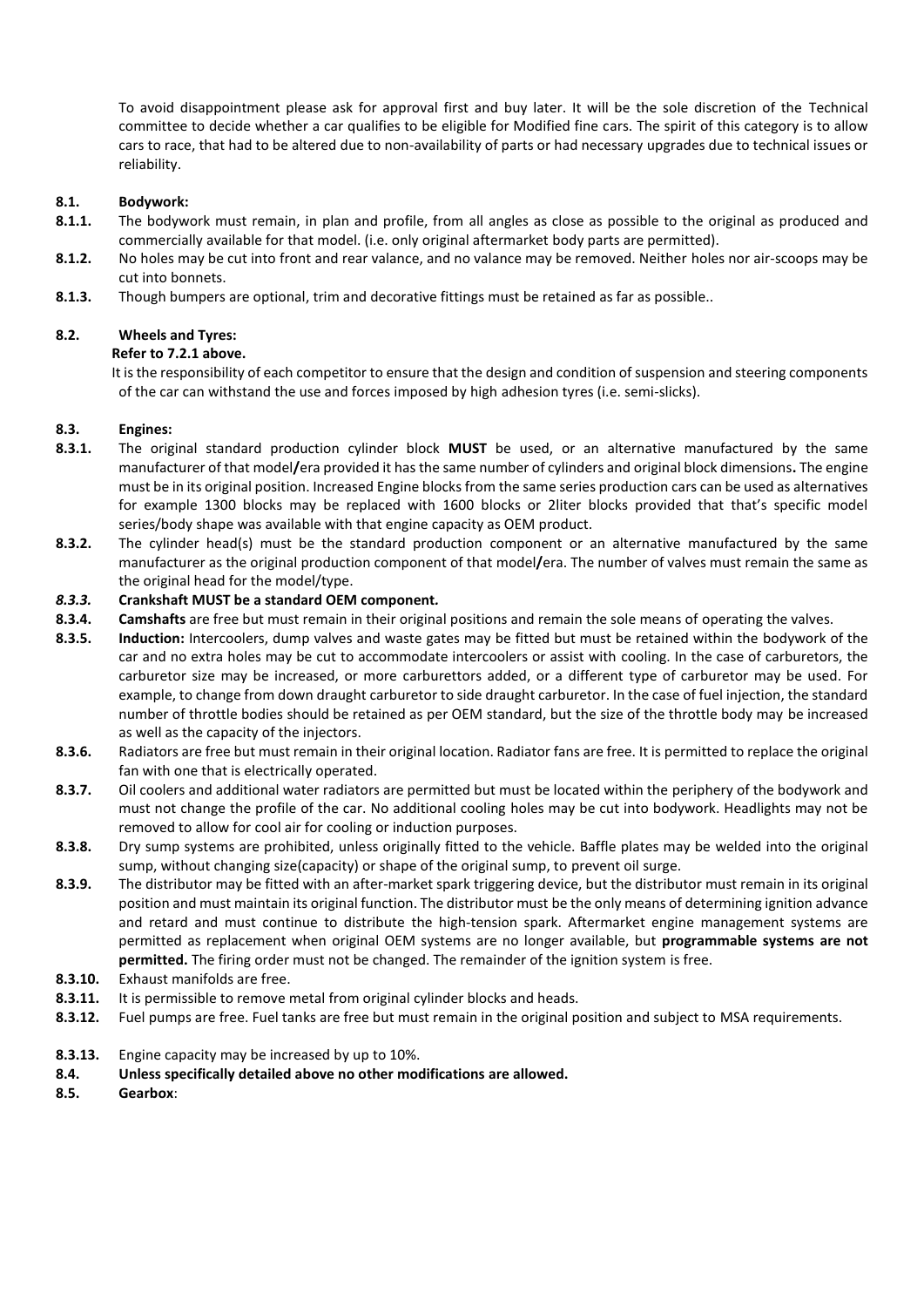- **8.5.1.** Original gearboxes must be used. Dispensation may be allowed to run a non-original gearboxsubject to **non-availability of an OEM unit. The replacement gearbox must be sourced from the same manufacturer as the OEM unit and have the same number of ratios as the original. It must** be of a similar type, e.g. No sequential gearboxes/shift mechanism are permitted, unless originally fitted.
- **8.5.2.** Clutch material is free.
- **8.6. Rear axle 'differentials':**
- **8.6.1. The rear axle should be an OEM component. Differential ratios may be changed provided the replacement ratios were available for that model in era and fit within the OEM differential casing.** Different types of rear axle may not be substituted, i.e. Independent Suspension when original was beam Axle.

#### **8.7. Brakes:**

- **8.7.1. Brakes are free providing they fit within the original rim size as was fitted OEM standard.**
- **8.7.2.** Brake friction material is free.

#### **8.8. Glasswork:**

- **8.8.1.** All glass must comply with the legislative requirements for a road legal vehicle. Windscreens must be of a laminated type. The club committee reserves the right to approve Polycarbonate Windows on an exception and application basis only.
- **8.8.2.** Roadster type vehicles may remove the complete windscreen assembly and replace it with a period racing screen. All cars must however be raced in the same configuration as they are qualified. Windscreens and spare wheels for e.g. may not be removed between qualifying and the heats or between heats.

# **8.9. Vehicle interior**:

- **8.9.1.** The vehicle interior must be as per the original model including seats, door panels, roof lining and floor covering. Modifications are only permitted to accommodate roll bars and roll cages, however total removal (e.g. back seat) is not permitted.
- **8.9.2.** The front seats brackets may be altered. Front seats may be exchanged for racing seats.
- **8.9.3.** The type of steering wheel is free.
- **8.9.4.** The original dashboard must remain intact. Gauges may be replaced provided they fit the original aperture in the dashboard housing. Additional gauges must be fitted within the spirit of originality.
- **8.9.5.** The driver's seat belt must be as specified by MSA. i.e. a FIA approved, current, minimum 4- point 3-inch belt.

#### **8.10. Suspension:**

- **8.10.1.** Suspensions may be modified with respect to ride height, camber and castor but mounting **point/positions** must remain as per manufacturer's specification. **Camber-plates are permitted but must retain the original mounting position. Additional anti-roll bars, track rods and radius arms may be fitted, provided original mounting points are used. Coil over suspensions are permitted provided that the original mounting positions are used.**
- **8.10.2.** Shock absorber make and types are free. **However, shock absorbers with remote canisters, bump and rebound features are prohibited.** Coil springs may not be substituted for leaf springs and vice versa.
- **8.10.3.** Suspension bushes may be replaced with non-period material.

#### **8.11. Exhausts:**

- **8.11.1.** The exhaust and silencing system are free, but exhausts shall follow the original routing under the car and be silenced to comply with MSA regulations (see GCR 245 silencing of vehicles). Vehicles will be tested randomly and periodically and at yearly at HTP compliance days.
- **8.12. Approved exceptions**:
- **8.12.1.** None.

#### **9. SAFETY**

- **9.1.** It is recommended that modified Fine Cars be fitted with a roll cage to MSA specification. Exemption will only be granted to competitors on completion of an approved indemnity. A new indemnity form must be completed for each racing season/year and must be attached to the car's HTP.
- **9.2.** All loose items in the vehicle such as mats, spare wheels etc. must be removed prior to qualifying and racing.